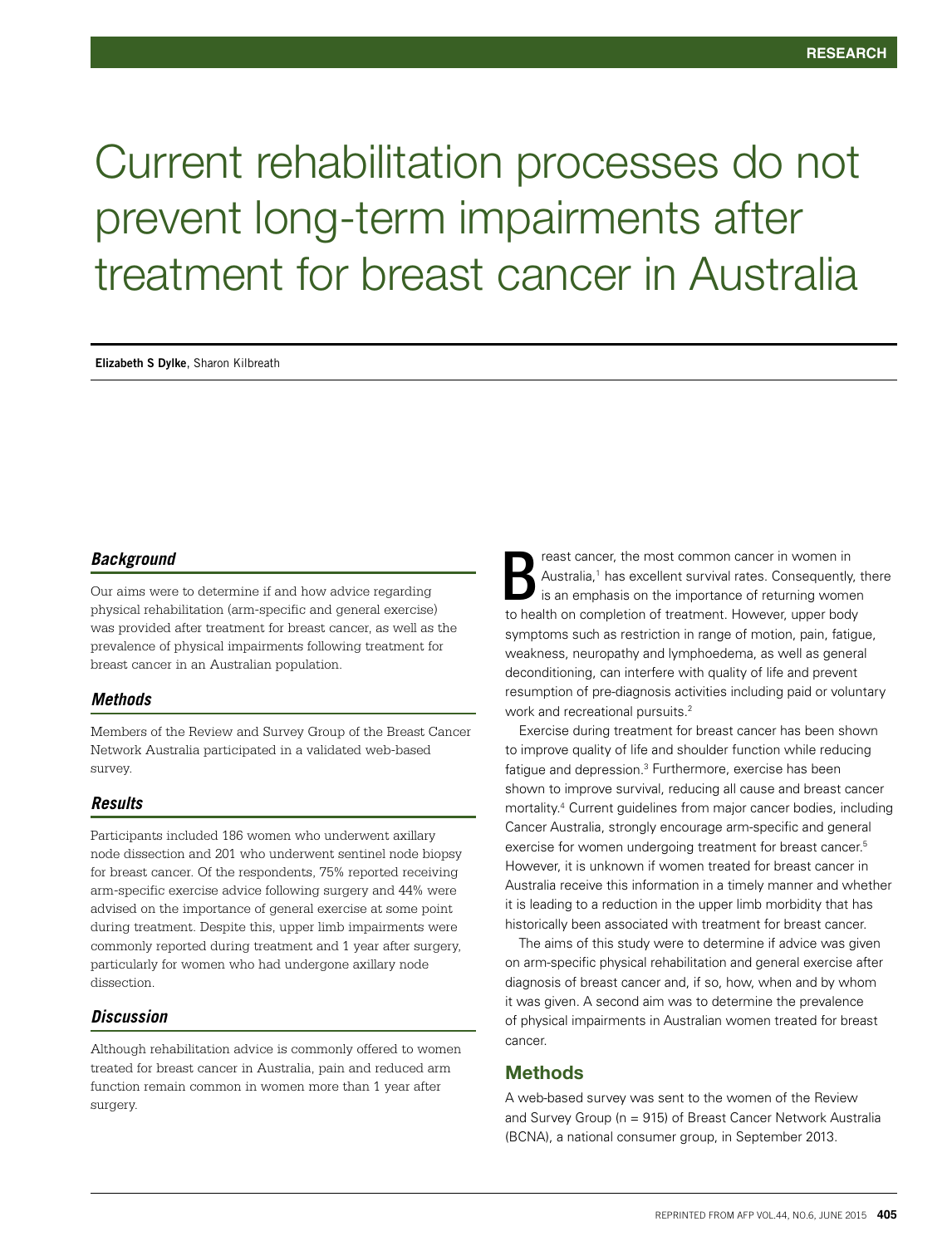The survey was developed and improved through the combined use of expert opinion and focus groups  $(n = 5)$ . It was tested and retested to ensure acceptability prior to its distribution. Email invitations to complete the survey were sent to the consumer group. A reminder was sent 2 weeks later and the survey closed 4 weeks after the initial invitation.

The respondents' cancer treatment, the type and timing of physical rehabilitation advice and interventions, and the impairments they faced after diagnosis of breast cancer were reported. To determine whether the sample was representative of the Australian population, demographics of the survey respondents were compared with the general population from the most recent Australian Bureau of Statistics (ABS) reports.

As upper limb morbidity is dependent on the extent of the axillary surgery,<sup>6</sup> the group was dichotomised on the basis of whether they underwent a sentinel node biopsy (SNB) or axillary lymph node dissection (ALND). The frequencies of responses were tabulated. For betweengroup comparisons independent t-tests

| Table 1. Participant characteristics                                                                                                                                                            |                        |                                      |
|-------------------------------------------------------------------------------------------------------------------------------------------------------------------------------------------------|------------------------|--------------------------------------|
|                                                                                                                                                                                                 | $SNB(n = 201)$         | ALND ( $n = 186$ )                   |
| Age*                                                                                                                                                                                            | 56 (9)<br>range: 35-82 | 54 (10) <sup>‡</sup><br>range: 27-74 |
| Time since diagnosis <sup>t</sup>                                                                                                                                                               |                        |                                      |
| $<$ 12 months                                                                                                                                                                                   | 25 (12%)               | 15 (8%)                              |
| $1-5$ years                                                                                                                                                                                     | 171 (85%)              | 163 (88%)                            |
| 5-10 years                                                                                                                                                                                      | 5 (3%)                 | 5 (3%)                               |
| >10 years                                                                                                                                                                                       | 0                      | 3(2%)                                |
| Affected side: dominant <sup>†</sup>                                                                                                                                                            | 105 (52%)              | 100 (54%)                            |
| Pre-surgical history of shoulder<br>problems <sup>t</sup>                                                                                                                                       | 20 (10%)               | 17 (9%)                              |
| Breast surgery <sup>t</sup>                                                                                                                                                                     |                        |                                      |
| <b>WLE</b>                                                                                                                                                                                      | 103 (51%)              | 55 (30%)                             |
| Mastectomy                                                                                                                                                                                      | 98 (49%)               | 131 (70%) <sup>‡</sup>               |
| Radiotherapy                                                                                                                                                                                    | 115 (57%)              | 129 (69%) <sup>‡</sup>               |
| Aromatase inhibitor                                                                                                                                                                             | 89 (44%)               | 100 (54%)                            |
| Patient and hospital type <sup>t</sup>                                                                                                                                                          |                        |                                      |
| Public patient and hospital                                                                                                                                                                     | 47 (23%)               | 46 (25%)                             |
| Private patient/public hospital                                                                                                                                                                 | 9(4.5%)                | 13 (7%)                              |
| Private patient and hospital                                                                                                                                                                    | 145 (72%)              | 127 (68%)                            |
| Hospital location and oncology ward availability <sup>t</sup>                                                                                                                                   |                        |                                      |
| City with oncology                                                                                                                                                                              | 102 (51%)              | 80 (43%)                             |
| City without oncology                                                                                                                                                                           | 47 (23%)               | 43 (23%)                             |
| Regional with oncology                                                                                                                                                                          | 19 (10%)               | 26 (14%)                             |
| Regional without oncology                                                                                                                                                                       | 33 (16%)               | 37 (20%)                             |
| *Mean (SD); <sup>+</sup> n (%); <sup>‡</sup> Significant difference between group (P < 0.05)<br>WLE, wide local excision; SNB, sentinel lymph node biopsy; ALND, axillary lymph node dissection |                        |                                      |

were conducted for continuous data and Pearson chi-square tests for categorical data. Data were analysed using SPSS for Windows (version 20, IBM, Chicago, USA). Statistical significance was set at  $P < 0.05$ .

Ethical approval was received from the Human Ethics Research Committee of the University of Sydney.

# **Results**

# Population characteristics

Three hundred and eighty seven women (42%) completed the survey, 86% having undergone treatment for breast cancer in the previous 1–5 years. Compared with the Australian population, our group was well aligned for both rural/urban divide and state representation, but was more educated, 48% having completed tertiary education, compared with 26% of the general population.<sup>7</sup> Furthermore, 80% of our group held private health insurance, compared with 45% in the general Australian population.<sup>8</sup> While 10% reported a history of shoulder symptoms previous to their diagnosis of breast cancer, this is lower than what has been reported in the general population of older Australian women.9 The ALND group was significantly younger (*P* = 0.01) and more likely to have had more extensive breast surgery (*P* <0.01) and undergone radiotherapy  $(P = 0.01)$  than the SNB group (*Table 1*).

## Physical rehabilitation

Prior to surgery, overall, 30% reported receiving information regarding armspecific rehabilitation and 22% reported receiving information regarding general exercise (*Figure 1*). Arm-specific information was commonly provided by multiple sources (34%). Breast cancer nurses or surgeons were most likely to provide this information (28%), followed by physiotherapists (10%). The women who received general exercise information often received it from multiple sources (49%). Again, breast cancer nurses or surgeons were most likely to provide the information (25%).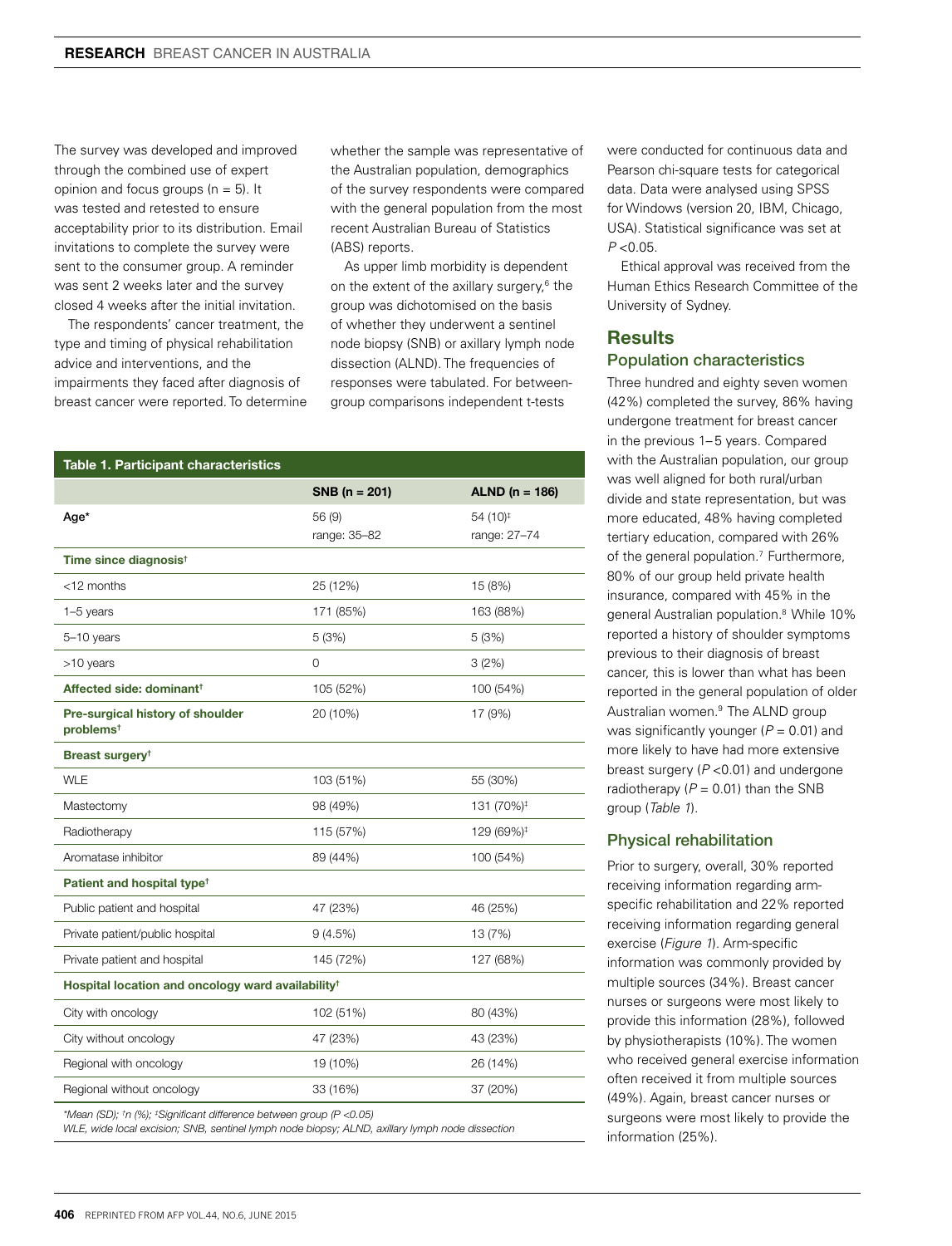In the month after surgery, overall, 75% and 44% reported receiving information on arm-specific and general exercises, respectively (*Figure 1*). Overall, 82% of respondents received information on arm-specific exercises and 50% received information on general exercise at some point around the time of surgery. Armspecific exercises were provided by multiple sources for 42% of respondents and physiotherapists were the most common source (48%). Those who underwent ALND were more likely to receive information on arm-specific exercise than those who underwent SNB  $(x^2 = 8.778; P = 0.003)$ . Of those who received arm-specific exercises, 71% commenced their exercises within 2 weeks of completing surgery; however, 12% did not complete the exercises at all. The primary reason reported for not completing exercises was that they did not feel they had any shoulder problems that warranted completing the exercises  $(n = 16, 33\%)$ . Of those who reported

completing exercises, 76% felt confident about which exercises to perform and 62% felt confident about when to progress their exercises.

In addition to surgery, treatments for breast cancer that are associated with chronic physical impairments are radiotherapy and aromatase inhibitors.10 Despite 74% of participants reporting that their arm movement had not returned to pre-surgical range before commencing radiotherapy, only 14% reported receiving advice about arm exercises at the commencement of radiotherapy; 28% perceived they now suffered from arm problems due to radiotherapy. Eightythree per cent of those on an aromatase inhibitor ( $n = 157$ ) reported suffering from joint pain, but only 6% of those with pain were referred to rehabilitation. Finally, 37% of those prescribed an aromatase inhibitor received information regarding the possible benefits of exercise to prevent bone loss, a known side effect from these medications.<sup>11</sup>





*A. Arm-specific exercises* 

*B. General exercise*

#### Upper-limb and breast morbidity

 Arm, hand and shoulder problems were common in the first year after surgery regardless of the type of axillary surgery. All symptoms were significantly more common and of greater intensity in the ALND group (P <0.01; *Figure 2*). Of those who were 1–5 years post-surgery  $(n = 334; 86\%)$ , 55% reported currently experiencing upper limb problems as a result of their breast cancer treatment (*Figure 3*), and 44% reported ongoing pain and/or swelling in the breast, chest or trunk region. Women who underwent a mastectomy more commonly reported chest or breast swelling  $(x^2 = 5.13, P =$ 0.02), but not pain  $(x^2 = 0.10; P = 0.75)$ , compared with those who underwent a wide local excision.

# **Discussion**

This national study shows that current physical rehabilitation management strategies offered to women treated for breast cancer in Australia do not prevent upper limb morbidity in the first year following surgery, regardless of whether women had undergone SNB or ALND. For many women, these symptoms had not resolved by 1 year after diagnosis of breast cancer, which is consistent with previous national and international findings.12–14 In addition, women experienced chest/breast pain and swelling as a consequence of their treatments in the first year, which for many had also not resolved.

As the majority of women had received information on exercises for the upper limb, the number of women reporting moderate-to-very-severe symptoms in the first year following surgery was disappointing. A number of factors may contribute to these ongoing impairments. First, clinicians may be using outdated information and guidelines to inform their clinical practice.<sup>15-17</sup> Historically, women were cautioned against using their arm on the side of surgery because of the belief that it increased the risk of lymphoedema.<sup>18,19</sup> Evidence from systematic and narrative reviews<sup>15,20</sup> has discredited this belief.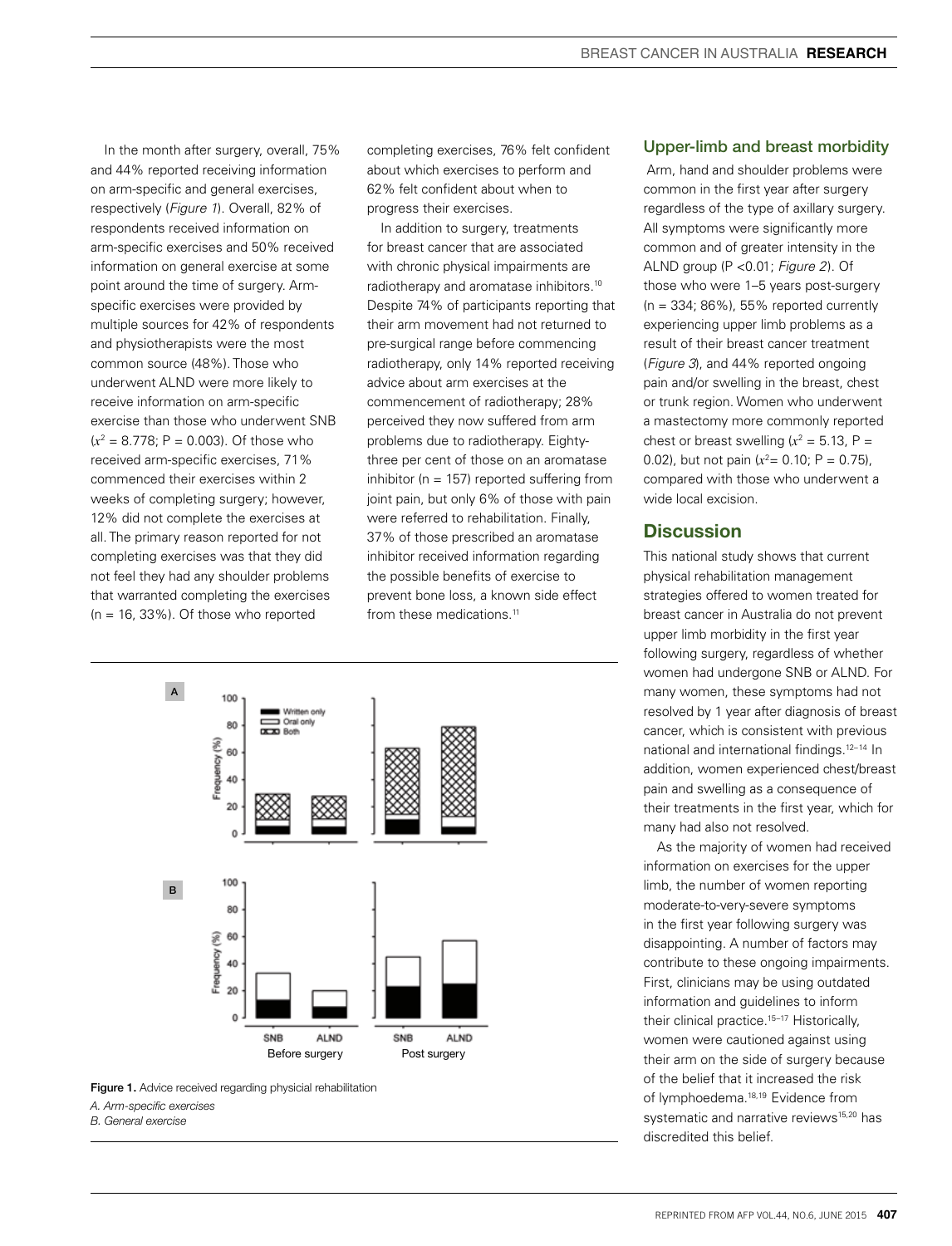A second factor may be related to ongoing monitoring of symptoms, particularly in the first year after diagnosis of breast cancer. In the current study, very few women received upper limb exercises or referral to a rehabilitation specialist at the onset of radiotherapy even though most had not recovered their upper limb function and radiotherapy is a major risk factor for pain.<sup>10</sup> The effects of a lack of monitoring for new or ongoing symptoms are possibly compounded by two additional factors: women not reporting symptoms until they have progressed $21$  and the responsiveness of clinicians to symptoms.22,23 Evidence for the benefits of monitoring and intervening at the presentation of mild symptoms has been found for

various arm problems experienced after breast cancer treatment, including shoulder range of motion,<sup>24</sup> pain<sup>25</sup> and lymphoedema.26

Responsiveness to symptoms may be conditional on availability of persons with expertise. Breast cancer nurses and surgeons were reported as the most frequent sources of information and, certainly, they are well positioned to provide the initial advice regarding the importance of exercises. However, management of impairments such as pain, cording, shoulder stiffness, muscle weakness and swelling, particularly in the acute period, may require more specialised knowledge. Lack of appropriate referral for timely treatment may contribute to long-term impairments.





More than half of the respondents reported seeking care outside their treating hospital and frequently paid for these services out of their own pockets. The current findings are based on the reports of women in the BCNA Survey and Review group, who have higher levels of education and are more likely to have private health insurance than the general Australian community<sup>27</sup> and. therefore, may have a higher level of understanding of the effects of treatment from breast cancer. While the private healthcare system may afford greater access to a multidisciplinary team for management of physical impairments, it is clear that it was not sufficient to improve outcomes in this group. The reasons for this remain unknown. Regardless, the concern with our findings is that they may underestimate the level and frequency of impairments arising from treatment of women with breast cancer in the wider general population who may have fewer resources and lower levels of education than our sample.

From this survey, it is clear that the current processes of rehabilitation after treatment for breast cancer in Australia are insufficient to reduce the physical impairments arising from treatment of breast cancer. Some issues need to be addressed within the oncology setting, such as ensuring the information



Figure 3. Time for self-reported upper limb recovery from treatments for breast cancer to pre-surgery state in women treated 1–5 years previously